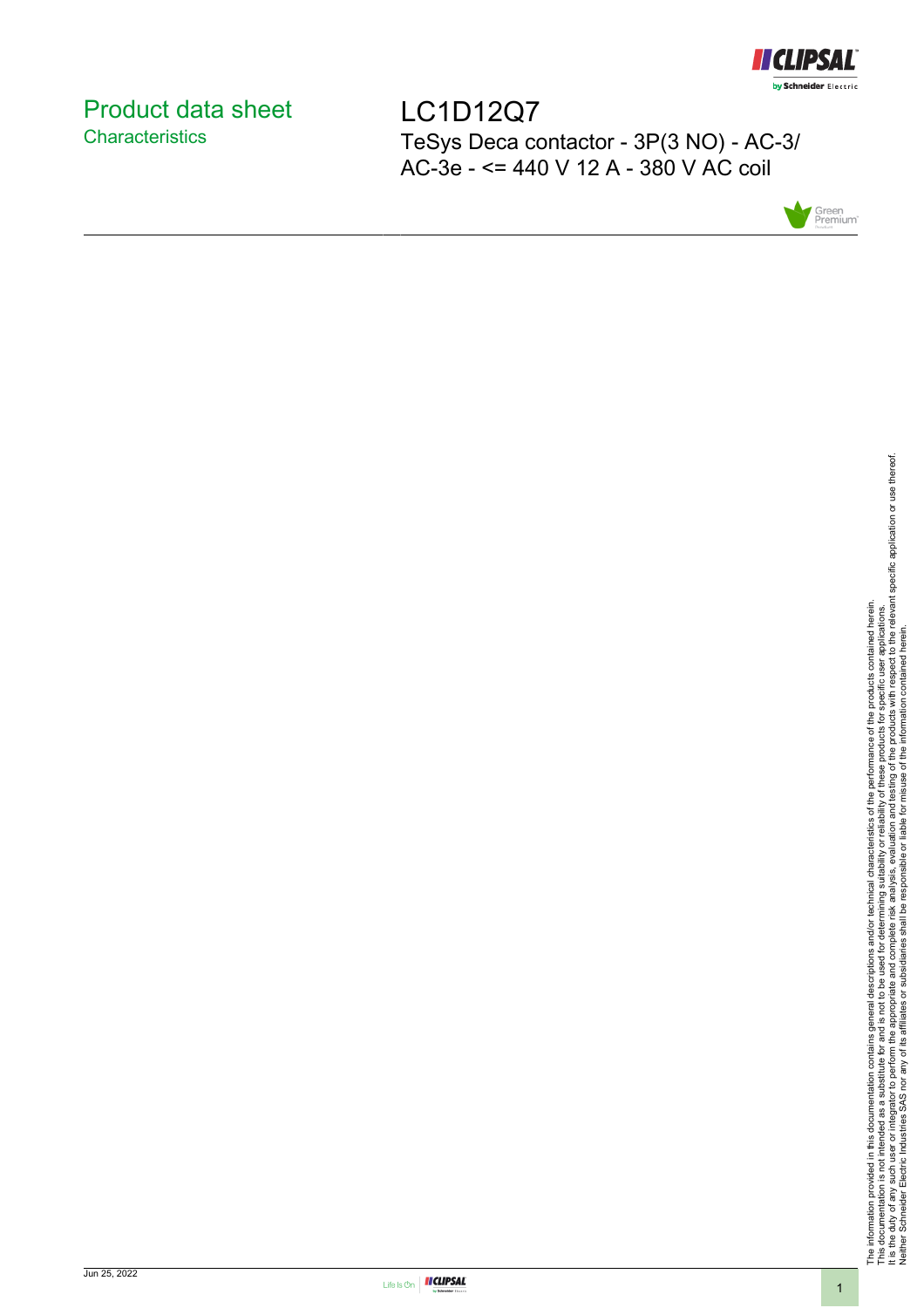

| Main                                           |                                                                                                                                                                                                                                                                                                                                                                                                                                                         |
|------------------------------------------------|---------------------------------------------------------------------------------------------------------------------------------------------------------------------------------------------------------------------------------------------------------------------------------------------------------------------------------------------------------------------------------------------------------------------------------------------------------|
| Range                                          | TeSys<br><b>TeSys Deca</b>                                                                                                                                                                                                                                                                                                                                                                                                                              |
| Product name                                   | TeSys D<br><b>TeSys Deca</b>                                                                                                                                                                                                                                                                                                                                                                                                                            |
| Product or component<br>type                   | Contactor                                                                                                                                                                                                                                                                                                                                                                                                                                               |
| Device short name                              | LC <sub>1</sub> D                                                                                                                                                                                                                                                                                                                                                                                                                                       |
| Contactor application                          | Resistive load<br>Motor control                                                                                                                                                                                                                                                                                                                                                                                                                         |
| Utilisation category                           | $AC-1$<br>$AC-4$<br>$AC-3$<br>AC-3e                                                                                                                                                                                                                                                                                                                                                                                                                     |
| Poles description                              | 3P                                                                                                                                                                                                                                                                                                                                                                                                                                                      |
| Power pole contact<br>composition              | 3 NO                                                                                                                                                                                                                                                                                                                                                                                                                                                    |
| [Ue] rated operational<br>voltage              | Power circuit: <= 690 V AC 25400 Hz<br>Power circuit: $\leq$ 300 V DC                                                                                                                                                                                                                                                                                                                                                                                   |
| [le] rated operational<br>current              | 25 A (at <60 °C) at <= 440 V AC AC-1 for power<br>circuit<br>12 A (at <60 °C) at <= 440 V AC AC-3 for power<br>circuit<br>12 A (at <60 °C) at <= 440 V AC AC-3e for power<br>circuit                                                                                                                                                                                                                                                                    |
| Motor power kW                                 | 3 KW at 220230 V AC 50/60 Hz (AC-3)<br>5.5 KW at 380400 V AC 50/60 Hz (AC-3)<br>5.5 KW at 415440 V AC 50/60 Hz (AC-3)<br>7.5 KW at 500 V AC 50/60 Hz (AC-3)<br>7.5 KW at 660690 V AC 50/60 Hz (AC-3)<br>3.7 KW at 400 V AC 50/60 Hz (AC-4)<br>3 KW at 220230 V AC 50/60 Hz (AC-3e)<br>5.5 KW at 380400 V AC 50/60 Hz (AC-3e)<br>5.5 KW at 415440 V AC 50/60 Hz (AC-3e)<br>7.5 KW at 500 V AC 50/60 Hz (AC-3e)<br>7.5 kW at 660690 V AC 50/60 Hz (AC-3e) |
| Motor power HP (UL /<br>CSA)                   | 0.5 Hp at 115 V AC 50/60 Hz for 1 phase motors<br>2 Hp at 230/240 V AC 50/60 Hz for 1 phase motors<br>3 Hp at 200/208 V AC 50/60 Hz for 3 phases motors<br>3 Hp at 230/240 V AC 50/60 Hz for 3 phases motors<br>7.5 Hp at 460/480 V AC 50/60 Hz for 3 phases<br>motors<br>10 hp at 575/600 V AC 50/60 Hz for 3 phases motors                                                                                                                            |
| Control circuit type                           | AC at 50/60 Hz                                                                                                                                                                                                                                                                                                                                                                                                                                          |
| [Uc] control circuit<br>voltage                | 380 V AC 50/60 Hz                                                                                                                                                                                                                                                                                                                                                                                                                                       |
| Auxiliary contact<br>composition               | 1 NO + 1 NC                                                                                                                                                                                                                                                                                                                                                                                                                                             |
| [Uimp] rated impulse<br>withstand voltage      | 6 kV conforming to IEC 60947                                                                                                                                                                                                                                                                                                                                                                                                                            |
| Overvoltage category                           | Ш                                                                                                                                                                                                                                                                                                                                                                                                                                                       |
| [Ith] conventional free<br>air thermal current | 25 A (at 60 °C) for power circuit<br>10 A (at 60 $^{\circ}$ C) for signalling circuit                                                                                                                                                                                                                                                                                                                                                                   |
| Irms rated making<br>capacity                  | 250 A at 440 V for power circuit conforming to IEC<br>60947<br>140 A AC for signalling circuit conforming to IEC<br>60947-5-1<br>250 A DC for signalling circuit conforming to IEC<br>60947-5-1                                                                                                                                                                                                                                                         |
| Rated breaking capacity                        | 250 A at 440 V for power circuit conforming to IEC<br>60947                                                                                                                                                                                                                                                                                                                                                                                             |
| [Icw] rated short-time<br>withstand current    | 105 A 40 °C - 10 s for power circuit<br>210 A 40 °C - 1 s for power circuit<br>30 A 40 °C - 10 min for power circuit<br>61 A 40 °C - 1 min for power circuit<br>100 A - 1 s for signalling circuit<br>120 A - 500 ms for signalling circuit<br>140 A - 100 ms for signalling circuit                                                                                                                                                                    |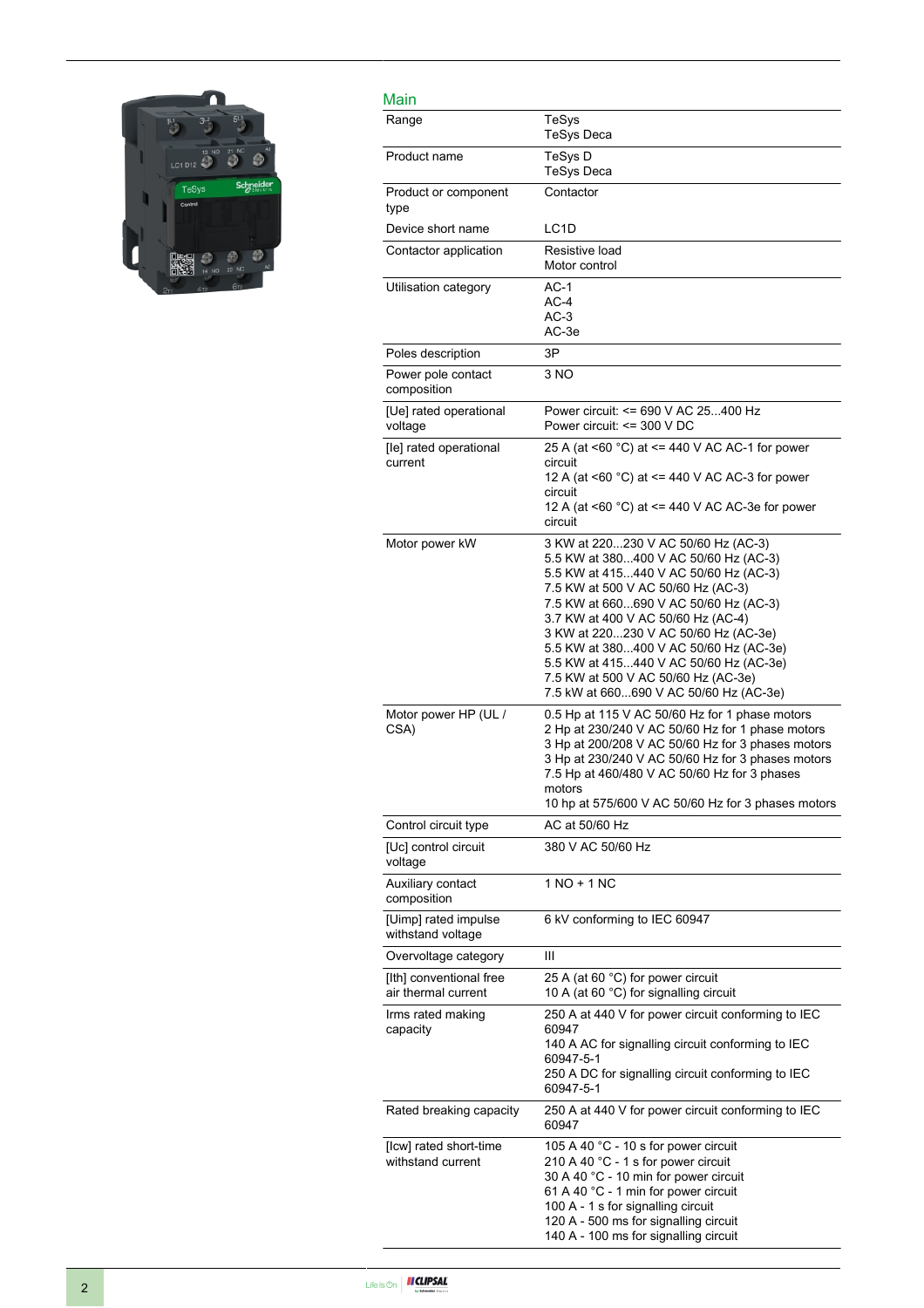| Associated fuse rating           | 10 A gG for signalling circuit conforming to IEC<br>60947-5-1<br>40 A gG at <= 690 V coordination type 1 for power<br>circuit<br>25 A gG at <= 690 V coordination type 2 for power<br>circuit                                                                                                                                                                                                                                                                                                                                                                                                                                                                                                                                                                                                                                                                                                                                                                                                                                                                                                                                                                                                                                                    |
|----------------------------------|--------------------------------------------------------------------------------------------------------------------------------------------------------------------------------------------------------------------------------------------------------------------------------------------------------------------------------------------------------------------------------------------------------------------------------------------------------------------------------------------------------------------------------------------------------------------------------------------------------------------------------------------------------------------------------------------------------------------------------------------------------------------------------------------------------------------------------------------------------------------------------------------------------------------------------------------------------------------------------------------------------------------------------------------------------------------------------------------------------------------------------------------------------------------------------------------------------------------------------------------------|
| Average impedance                | 2.5 mOhm - Ith 25 A 50 Hz for power circuit                                                                                                                                                                                                                                                                                                                                                                                                                                                                                                                                                                                                                                                                                                                                                                                                                                                                                                                                                                                                                                                                                                                                                                                                      |
| [Ui] rated insulation<br>voltage | Power circuit: 690 V conforming to IEC 60947-4-1<br>Power circuit: 600 V CSA certified<br>Power circuit: 600 V UL certified<br>Signalling circuit: 690 V conforming to IEC 60947-1<br>Signalling circuit: 600 V CSA certified<br>Signalling circuit: 600 V UL certified                                                                                                                                                                                                                                                                                                                                                                                                                                                                                                                                                                                                                                                                                                                                                                                                                                                                                                                                                                          |
| Electrical durability            | 2 Mcycles 12 A AC-3 at Ue <= 440 V<br>0.8 Mcycles 25 A AC-1 at Ue <= 440 V<br>2 Mcycles 12 A AC-3e at Ue <= 440 V                                                                                                                                                                                                                                                                                                                                                                                                                                                                                                                                                                                                                                                                                                                                                                                                                                                                                                                                                                                                                                                                                                                                |
| Power dissipation per<br>pole    | 0.36 W AC-3<br>1.56 W AC-1<br>0.36 W AC-3e                                                                                                                                                                                                                                                                                                                                                                                                                                                                                                                                                                                                                                                                                                                                                                                                                                                                                                                                                                                                                                                                                                                                                                                                       |
| Front cover                      | With                                                                                                                                                                                                                                                                                                                                                                                                                                                                                                                                                                                                                                                                                                                                                                                                                                                                                                                                                                                                                                                                                                                                                                                                                                             |
| Mounting support                 | Rail<br>Plate                                                                                                                                                                                                                                                                                                                                                                                                                                                                                                                                                                                                                                                                                                                                                                                                                                                                                                                                                                                                                                                                                                                                                                                                                                    |
| Standards                        | CSA C22.2 No 14<br>EN 60947-4-1<br>EN 60947-5-1<br>IEC 60947-4-1<br>IEC 60947-5-1<br><b>UL 508</b><br>IEC 60335-1                                                                                                                                                                                                                                                                                                                                                                                                                                                                                                                                                                                                                                                                                                                                                                                                                                                                                                                                                                                                                                                                                                                                |
| <b>Product certifications</b>    | CSA<br><b>DNV</b><br>BV<br>GL<br>UL<br>CCC<br>GOST<br><b>RINA</b><br>LROS (Lloyds register of shipping)<br><b>UKCA</b>                                                                                                                                                                                                                                                                                                                                                                                                                                                                                                                                                                                                                                                                                                                                                                                                                                                                                                                                                                                                                                                                                                                           |
| Connections - terminals          | Power circuit: screw clamp terminals 1 cable(s) 1<br>4 mm <sup>2</sup> flexible without cable end<br>Power circuit: screw clamp terminals 2 cable(s) 1<br>4 mm <sup>2</sup> flexible without cable end<br>Power circuit: screw clamp terminals 1 cable(s) 1<br>4 mm <sup>2</sup> flexible with cable end<br>Power circuit: screw clamp terminals 2 cable(s) 1<br>2.5 mm <sup>2</sup> flexible with cable end<br>Power circuit: screw clamp terminals 1 cable(s) 1<br>4 mm <sup>2</sup> solid without cable end<br>Power circuit: screw clamp terminals 2 cable(s) 1<br>4 mm <sup>2</sup> solid without cable end<br>Control circuit: screw clamp terminals 1 cable(s) 1<br>4 mm <sup>2</sup> flexible without cable end<br>Control circuit: screw clamp terminals 2 cable(s) 1<br>4 mm <sup>2</sup> flexible without cable end<br>Control circuit: screw clamp terminals 1 cable(s) 1<br>4 mm <sup>2</sup> flexible with cable end<br>Control circuit: screw clamp terminals 2 cable(s) 1<br>2.5 mm <sup>2</sup> flexible with cable end<br>Control circuit: screw clamp terminals 1 cable(s) 1<br>4 mm <sup>2</sup> solid without cable end<br>Control circuit: screw clamp terminals 2 cable(s) 1<br>4 mm <sup>2</sup> solid without cable end |
| <b>Tightening torque</b>         | Power circuit: 1.7 N.m - on screw clamp terminals -<br>with screwdriver flat $\varnothing$ 6 mm<br>Power circuit: 1.7 N.m - on screw clamp terminals -<br>with screwdriver Philips No 2<br>Control circuit: 1.7 N.m - on screw clamp terminals -<br>with screwdriver flat $\varnothing$ 6 mm<br>Control circuit: 1.7 N.m - on screw clamp terminals -<br>with screwdriver Philips No 2<br>Control circuit: 1.7 N.m - on screw clamp terminals -<br>with screwdriver pozidriv No 2<br>Power circuit: 2.5 N.m - on screw clamp terminals -<br>with screwdriver pozidriv No 2                                                                                                                                                                                                                                                                                                                                                                                                                                                                                                                                                                                                                                                                       |

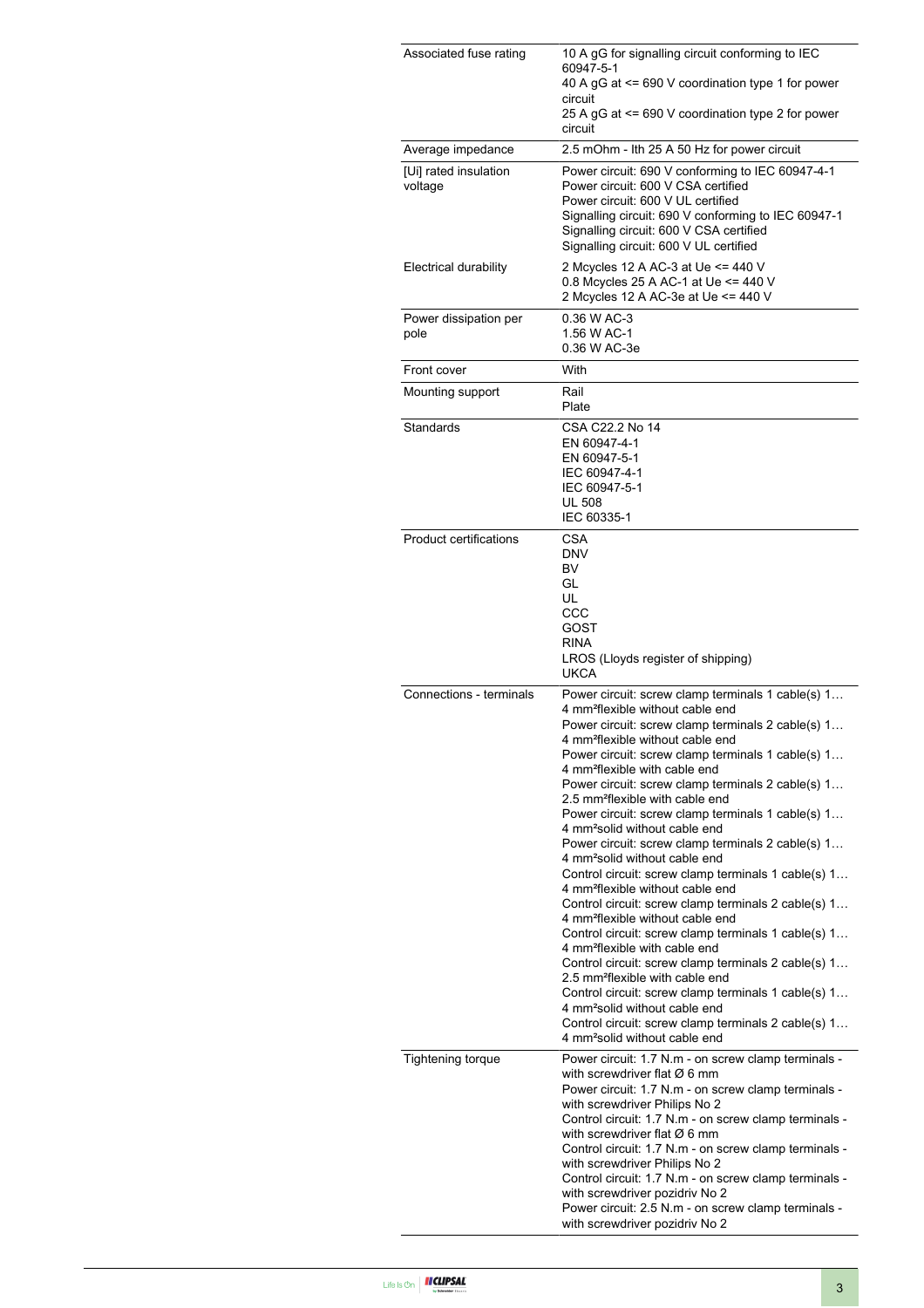| Operating time           | 1222 ms closing<br>419 ms opening                                                                                                                                          |
|--------------------------|----------------------------------------------------------------------------------------------------------------------------------------------------------------------------|
| Safety reliability level | B10d = 1369863 cycles contactor with nominal load<br>conforming to EN/ISO 13849-1<br>B10d = 20000000 cycles contactor with mechanical<br>load conforming to EN/ISO 13849-1 |
| Mechanical durability    | 15 Mcycles                                                                                                                                                                 |
| Maximum operating rate   | 3600 cyc/h 60 °C                                                                                                                                                           |

### **Complementary**

| Coil technology                 | Without built-in suppressor module                                                                                                                                                   |
|---------------------------------|--------------------------------------------------------------------------------------------------------------------------------------------------------------------------------------|
| Control circuit voltage limits  | 0.30.6 Uc (-4070 °C): drop-out AC 50/60 Hz<br>0.81.1 Uc (-4060 °C) operational AC 50 Hz<br>0.851.1 Uc (-4060 °C): operational AC 60 Hz<br>11.1 Uc (6070 °C): operational AC 50/60 Hz |
| Inrush power in VA              | 70 VA 60 Hz cos phi 0.75 (at 20 °C)<br>70 VA 50 Hz cos phi 0.75 (at 20 °C)                                                                                                           |
| Hold-in power consumption in VA | 7.5 VA 60 Hz cos phi 0.3 (at 20 °C)<br>7 VA 50 Hz cos phi 0.3 (at 20 °C)                                                                                                             |
| Heat dissipation                | 23 W at 50/60 Hz                                                                                                                                                                     |
| Auxiliary contacts type         | Type mechanically linked 1 NO + 1 NC conforming to IEC 60947-5-1<br>Type mirror contact 1 NC conforming to IEC 60947-4-1                                                             |
| Signalling circuit frequency    | 25400 Hz                                                                                                                                                                             |
| Minimum switching current       | 5 mA for signalling circuit                                                                                                                                                          |
| Minimum switching voltage       | 17 V for signalling circuit                                                                                                                                                          |
| Non-overlap time                | 1.5 Ms on de-energisation between NC and NO contact<br>1.5 ms on energisation between NC and NO contact                                                                              |
| Insulation resistance           | > 10 MOhm for signalling circuit                                                                                                                                                     |

#### Environment

| IP degree of protection               | IP20 front face conforming to IEC 60529      |
|---------------------------------------|----------------------------------------------|
| Climatic withstand                    | Conforming to IACS E10                       |
|                                       | Conforming to IEC 60947-1 Annex Q category D |
| Protective treatment                  | TH conforming to IEC 60068-2-30              |
| Pollution degree                      | 3                                            |
| Ambient air temperature for operation | $-4060 °C$                                   |
|                                       | 6070 °C with derating                        |
| Ambient air temperature for storage   | $-6080 °C$                                   |
| Operating altitude                    | $03000$ m                                    |
| Fire resistance                       | 850 °C conforming to IEC 60695-2-1           |
| Mechanical robustness                 | Vibrations contactor open: 2 Gn, 5300 Hz     |
|                                       | Vibrations contactor closed: 4 Gn, 5300 Hz   |
|                                       | Shocks contactor open: 10 Gn for 11 ms       |
|                                       | Shocks contactor closed: 15 Gn for 11 ms     |
| Height                                | 77 mm                                        |
| Width                                 | 45 mm                                        |
| Depth                                 | 86 mm                                        |
| Net weight                            | 0.325 kg                                     |

## Packing Units

| Unit Type of Package 1       | <b>PCE</b>        |
|------------------------------|-------------------|
| Number of Units in Package 1 |                   |
| Package 1 Weight             | 354.0 g           |
| Package 1 Height             | 5 cm              |
| Package 1 width              | $9.2 \text{ cm}$  |
| Package 1 Length             | $11.2 \text{ cm}$ |
| Unit Type of Package 2       | P06               |
| Number of Units in Package 2 | 160               |
| Package 2 Weight             | 68.78 kg          |
| Package 2 Height             | 45 cm             |